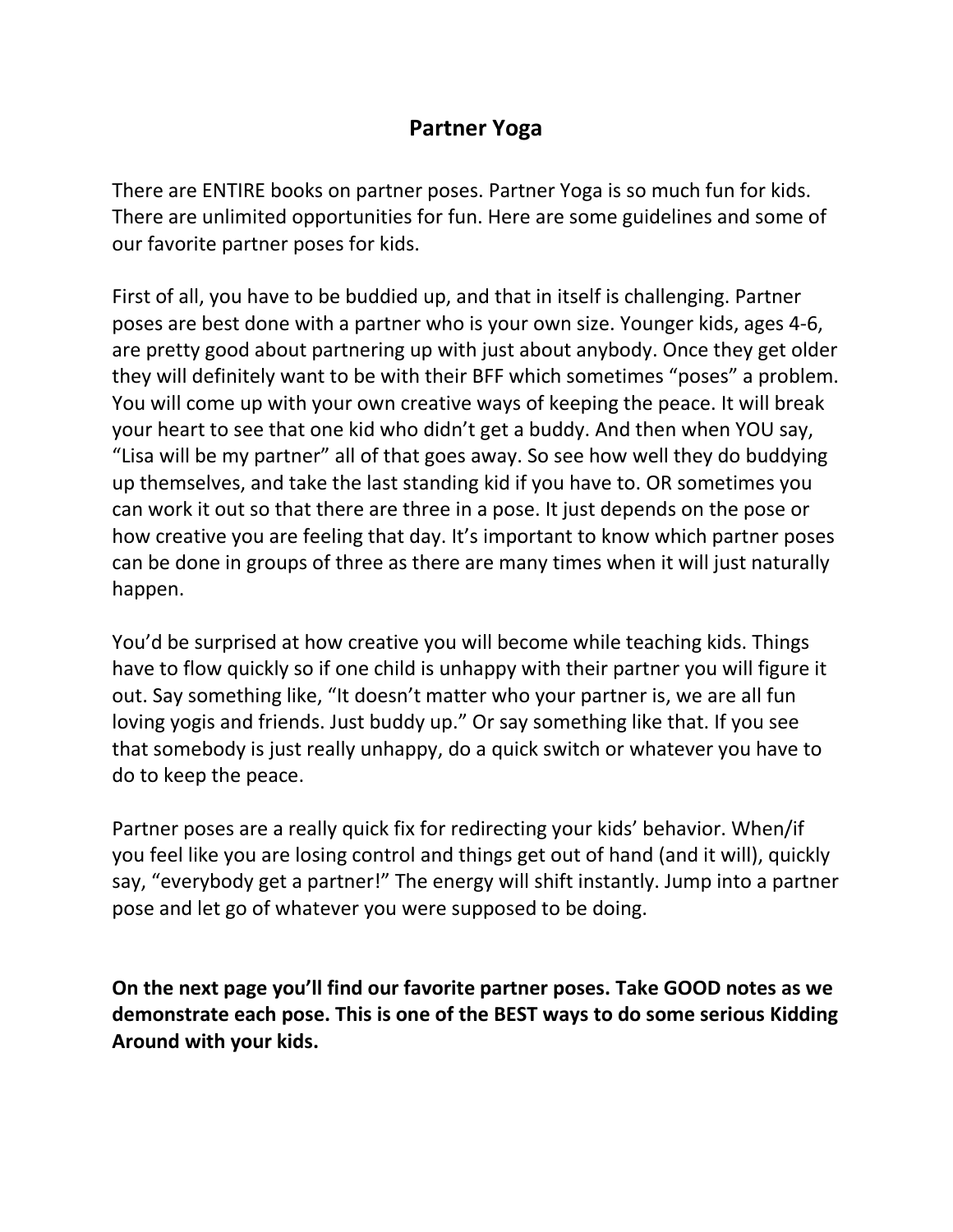#### **Tree Pose**

- **Trees in the Breeze**  one kid does pranayama and tries to blow down the tree.
- **Tree forest** stand in a circle and touch hands to both neighbors.
- **Child's Pose**
- **Straddle** foot to foot and hold hands/rock back and forth.
- $\dots$  **Seesaw** same as above with the straps or scarves.
- $\diamond$  **Triangle** stand in a circle and count the triangles.
- **Revolving Triangle**  back-to-back/high five opposite hands.
- **Warrior** holding hands facing each other.
- **Camel** toes-to-toes facing away from each other bend back and find your buddy!
- **Boat**  foot-to-foot/hand-to-hand. With STRAPS, this becomes the SAIL BOAT. Add a kid, this becomes a HOUSE BOAT. See what things/animals will fit in the boat!
- **Example 3 Figure 1.5 Paguelivia** same arm and leg up opposite arm grabs neighbor's leg.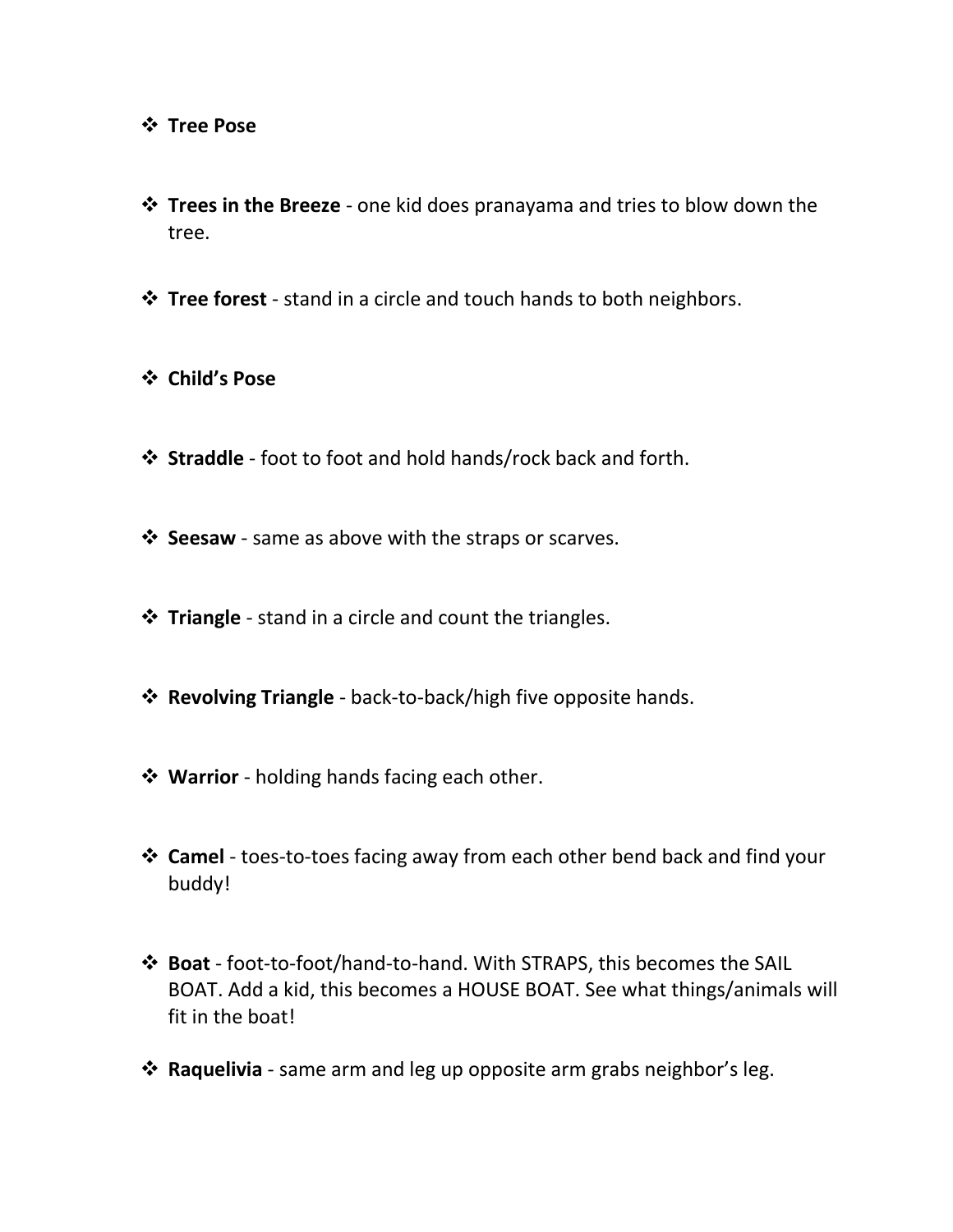- **Dancer** face-to-face or back-to-back grabbing each other's arms.
- **Bouquet of flowers/flower pot** add pranayama by smelling the flowers.
- **Snake Under the Bridge** one child does the bridge the other does cobra
- **The Elevator** sitting back-to-back/wrap arms and stand up. While you're pushing against the other persons back inhale and say: "Elevator UUUUP"… there maybe be some grunting involved.
- **Covered Bridge** left leg up to other persons hip/left arm up.
- **Standing Pretzel** left leg on partners shoulder/hands on each other's shoulders.
- **Standing Upward Facing Dog**  toe-to-toe/grab each other's hands.
- **Elying Cobra** one is in Cobra and the other stands behind them and puts their feet alongside their butt and grabs their outstretched arms.
- **Puttin' on the Dog** one in downward dog and the other stands in front of them feet alongside their hands and leans back onto the partners back, head hanging over the butt.
- **Double Downward Dog** both students stand facing the same direction. The kid in the back of the mat does a downward dog pose and the one in the front places his/her toes curled under on the partner's low back. It's a great stretch for the person in the back!)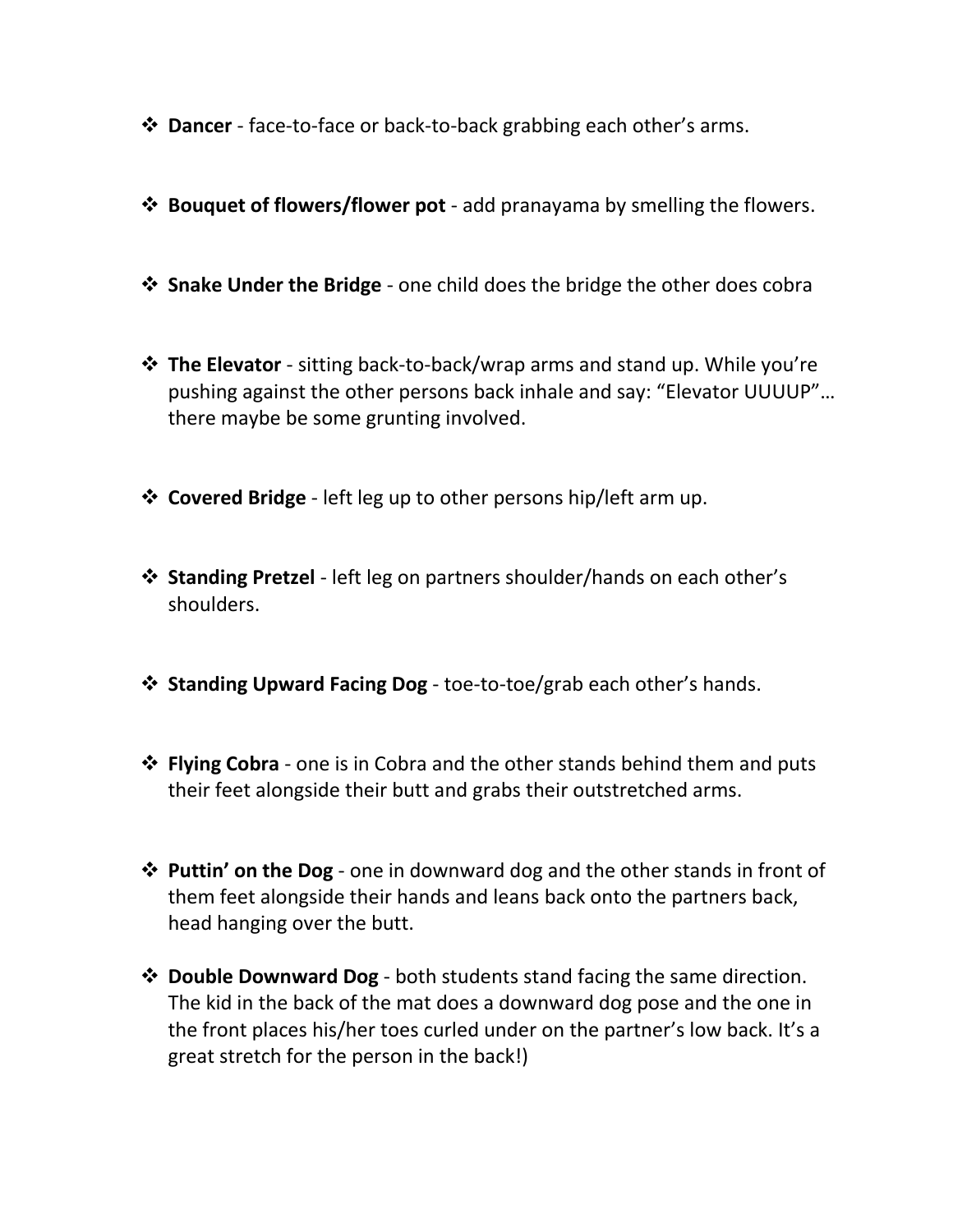## **Tailor Pose** (BADDHA KONASANA)



**Partner Tailor Pose**

Sit with your knees up. Straighten your back and put the soles of your feet together.

**Gently lower your knees**. Have your partner kneel behind you and gently push your knees towards the floor. Make sure to let your partner know when to stop applying pressure.

### **Boat Pose** (PARIPURNA NAVASANA)



**Partner Boat Pose**

Sit facing each other with your knees bent in front of you. Grasp each other's hands on the **outside** of your legs. Touch sole to sole and straighten your legs **one leg at a time** as far upwards as they can go.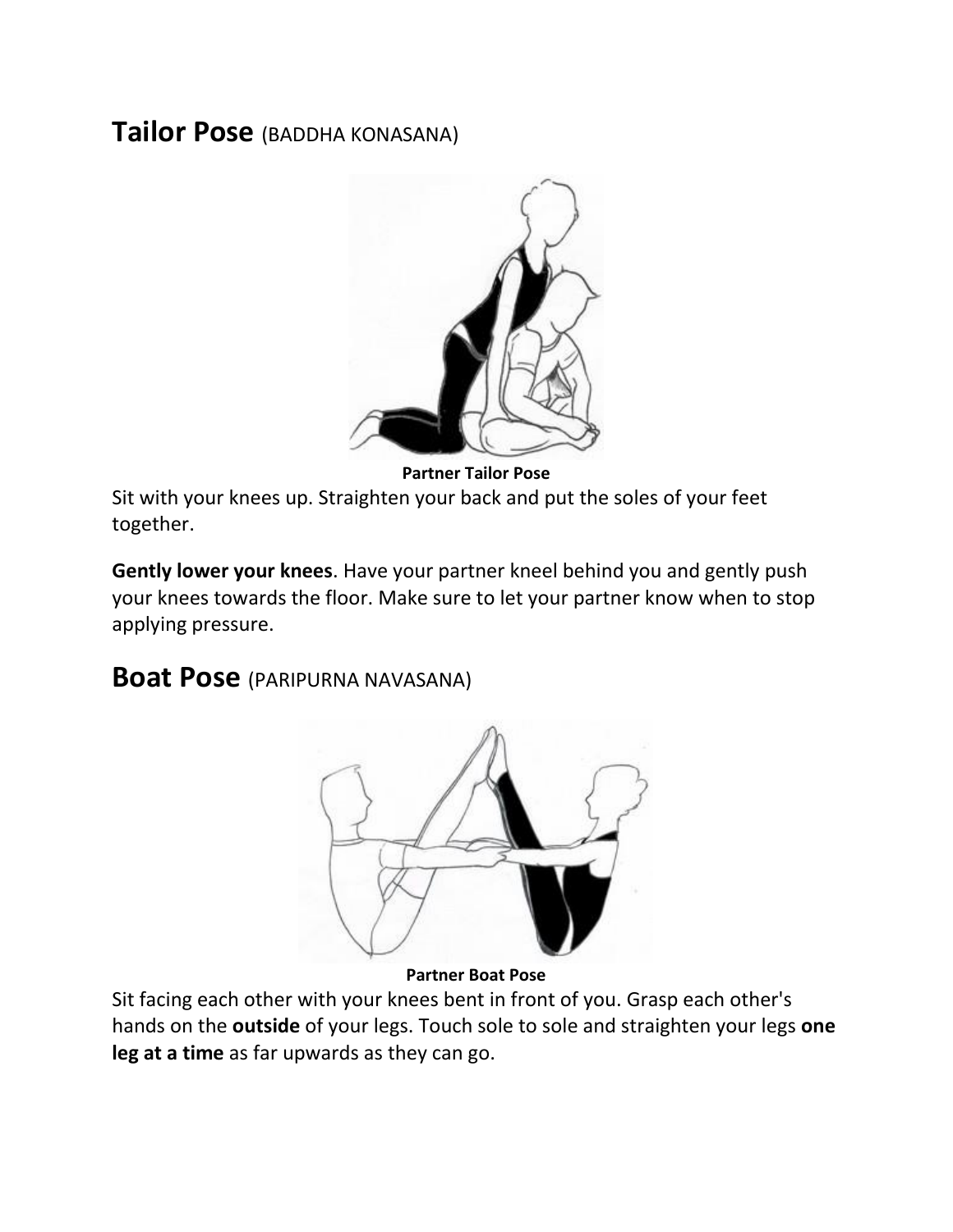# **Wide Angle Sitting Forward Bend (UPAVISTHA KONASANA)**



**Partner Sitting Forward Bend Pose** Sit up and open your legs as wide as they can comfortably go.

Have your partner sit across from you and place their feet either on your **ankles** or under your **knees**. Move yourself forward as far as you can comfortably go. If you want to, have your partner grab your forearms (between your wrists and elbows) and gently pull yourself towards your partner.

## **Child Pose and Fish Pose** (BALASANA & MATSYASANA)



**Child Pose and Fish Pose**

Start this pose back-to-back in a **kneeling** position like hero pose. One partner **pushes back** and the other partner **bends forward** into **child's pose**. The partner pushing back can stretch their arms **backward** and straighten their **legs**.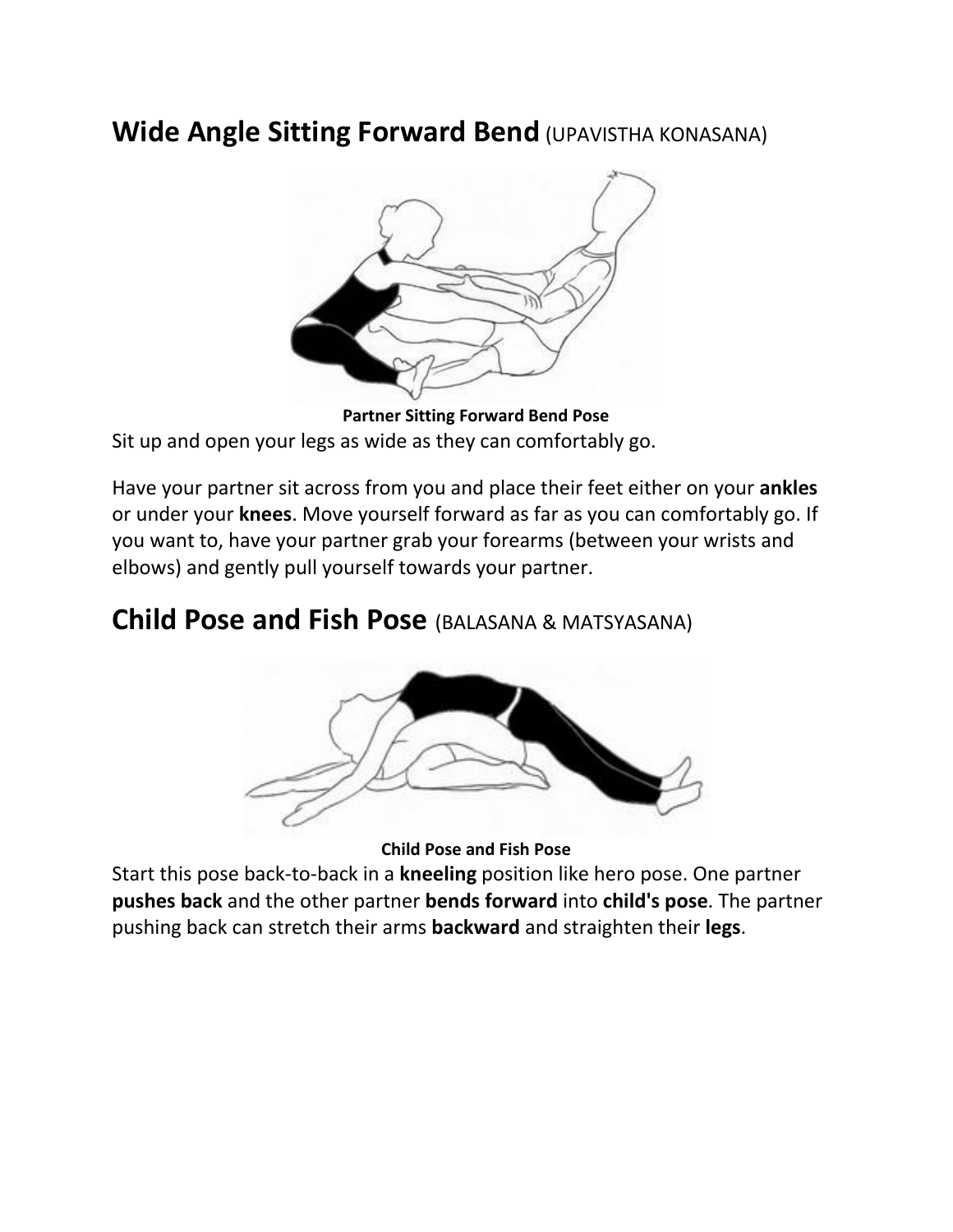### **Tree Pose** (VRKSASANA)



**Partner Tree Pose**

Stand next to each other and wrap your "inside" arms around your partner's **waist**. Take your "outside" arm (if you need to) and pull your "outside" leg up into **tree** position. Once you have your balance you can either join each other's hands in a **Namaste** hand pose or up above your head like in **moon pose**.

# **Pyramid Pose** (PARSVOTTANASANA)



#### **Partner Pyramid Pose**

Stand **back-to-back**. Step your **right leg** forward and bend forward towards that leg from your hip sockets (not your back). Once you are bent forward reach back and hold your partners **forearms** for support and to deepen the pose. Straighten up when you are finished. Repeat with the other leg.